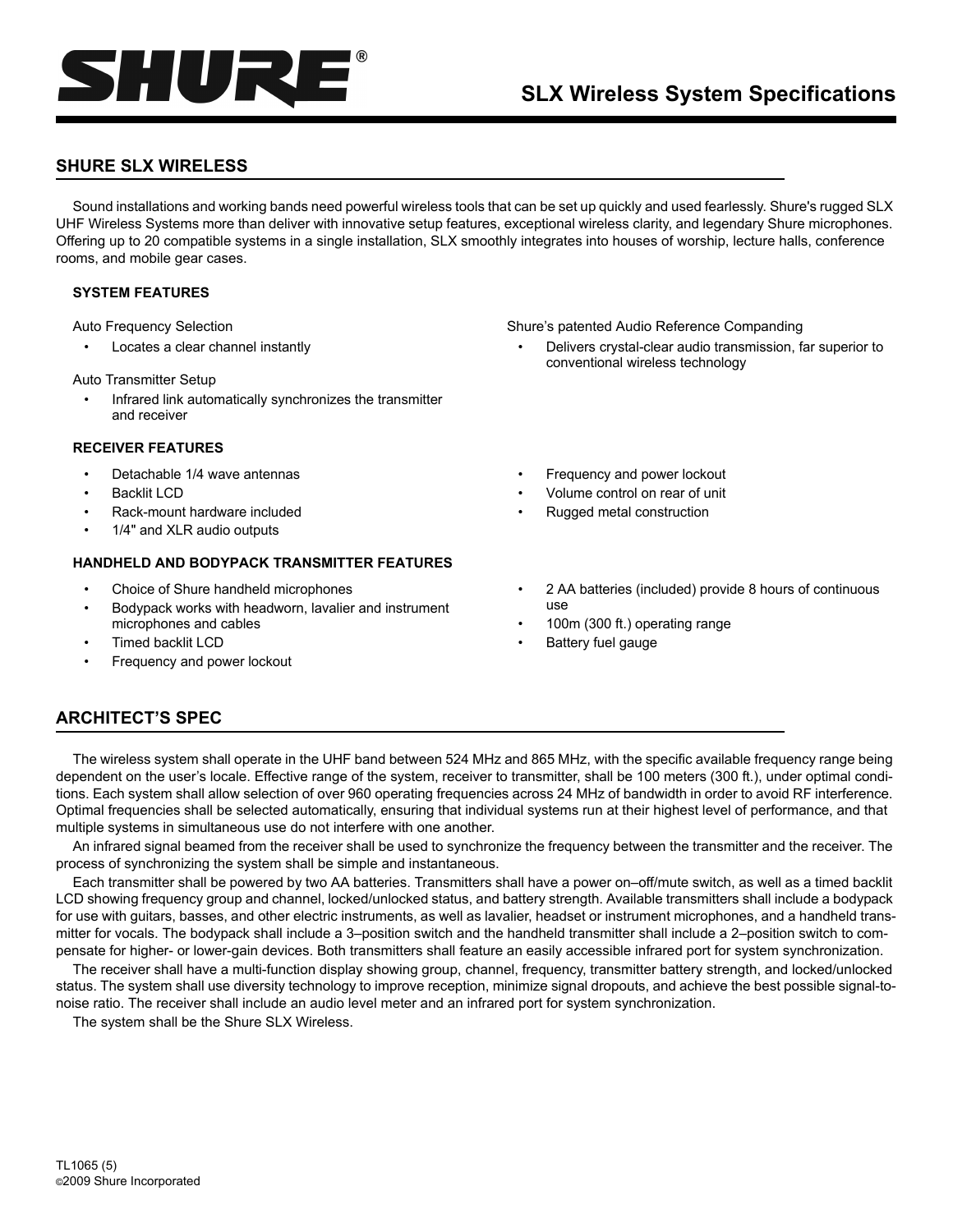# **SPECIFICATIONS**

# *System*

#### **Frequency Range and Transmitter Output Level**

| <b>Band</b>    | Range       | <b>Transmitter output</b> |
|----------------|-------------|---------------------------|
| G4             | 470-494 MHz | 30 mW                     |
| G <sub>5</sub> | 494-518 MHz | 30 mW                     |
| H <sub>5</sub> | 518-542 MHz | 30 mW                     |
| J3             | 572-596 MHz | 30 mW                     |
| L4             | 638-662 MHz | 30 mW                     |
| <b>P4</b>      | 702-726 MHz | 30 mW                     |
| <b>R13</b>     | 794-806 MHz | 20 mW                     |
| R <sub>5</sub> | 800-820 MHz | 20 mW                     |
| S <sub>6</sub> | 838-865 MHz | $10 \text{ mW}$           |
| <b>JB</b>      | 806-810 MHz | 10 mW                     |
| Q4             | 740–752 MHz | $10 \text{ mW}$           |

NOTE: This Radio apparatus may be capable of operating on some frequencies not authorized in your region. Please contact your national authority to obtain information on authorized frequencies for wireless microphone products in your region.

#### **Operating Range Under Typical Conditions**

100m (300 ft.)

Note: actual range depends on RF signal absorption, reflection, and interference

#### **Audio Frequency Response (+/– 2 dB)**

Minimum: 45 Hz Maximum: 15 kHz (Overall system frequency depends on microphone element.)

# **Total Harmonic Distortion (ref. +/– 38 kHz deviation, 1 kHz tone)**

0.5%, typical

# **Dynamic Range**

>100 dB A-weighted

# **Operating Temperature Range**

–18°C (0°F) to +50°C (+122°F) Note: battery characteristics may limit this range

#### **Transmitter Audio Polarity**

Positive pressure on microphone diaphragm (or positive voltage applied to tip of WA302 phone plug) produces positive voltage on pin 2 (with respect to pin 3 of low impedance output) and the tip of the high impedance 1/4-inch output.

# *SLX1 Bodypack Transmitter*

#### **Audio Input Level**

-10 dBV maximum at mic gain position +10 dBV maximum at 0 dB gain position

+20 dBV maximum at -10 dB gain position

#### **Gain Adjustment Range**

30dB

**Input Impedance**

1 MΩ

#### **RF Transmitter Output**

30 mW maximum (dependent on applicable country regulations)

#### **Dimensions**

108 mm H x 64 mm W x 19 mm D (4.25 x 2.50 x 0.75 in.)

#### **Weight**

81 grams (3 oz.) without batteries

# **Housing**

# Molded ABS case

# **Power Requirements**

2 "AA" size alkaline or rechargeable batteries

#### **Battery Life**

>8 hours (alkaline)

# *SLX2 Handheld Transmitter*

#### **Audio Input Level**

+2 dBV maximum at -10dB position -8 dBV maximum at 0dB position

#### **Gain Adjustment Range**

10dB

# **RF Transmitter Output**

30 mW maximum (dependent on applicable country regulations)

#### **Dimensions (including SM58 cartridge)**

254 mm x 51 mm dia. (10 x 2 in.)

# **Weight**

290 grams (10.2 oz.) without batteries

#### **Housing**

Molded PC/ABS handle and battery cup

#### **Power Requirements**

2 "AA" size alkaline or rechargeable batteries

#### **Battery Life**

>8 hours (alkaline)

#### *SLX4 Receiver*

#### **Dimensions**

42 mm H x 197 mm W x 134 mm D (1.65 x 7.76 x 5.28 in.)

# **Weight**

816 g (1 lb. 13 oz.)

# **Housing**

Galvanized steel

# **Audio Output Level (ref. +/– 38 kHz deviation with 1 kHz tone)** XLR connector (into 600  $\Omega$  load): -13 dBV

1/4 inch connector (into 3000  $\Omega$  load): -2 dBV

#### **Output Impedance**

XLR connector: 200 Ω 1/4 inch connector: 1kΩ

#### **XLR output**

Impedance balanced Pin 1: Ground Pin 2: Audio Pin 3: No signal

#### **Sensitivity**

–105 dBm for 12 dB SINAD, typical

# **Image Rejection**

>70 dB, typical

#### **Power Requirements**

12–18 Vdc at 150 mA, supplied by external power supply